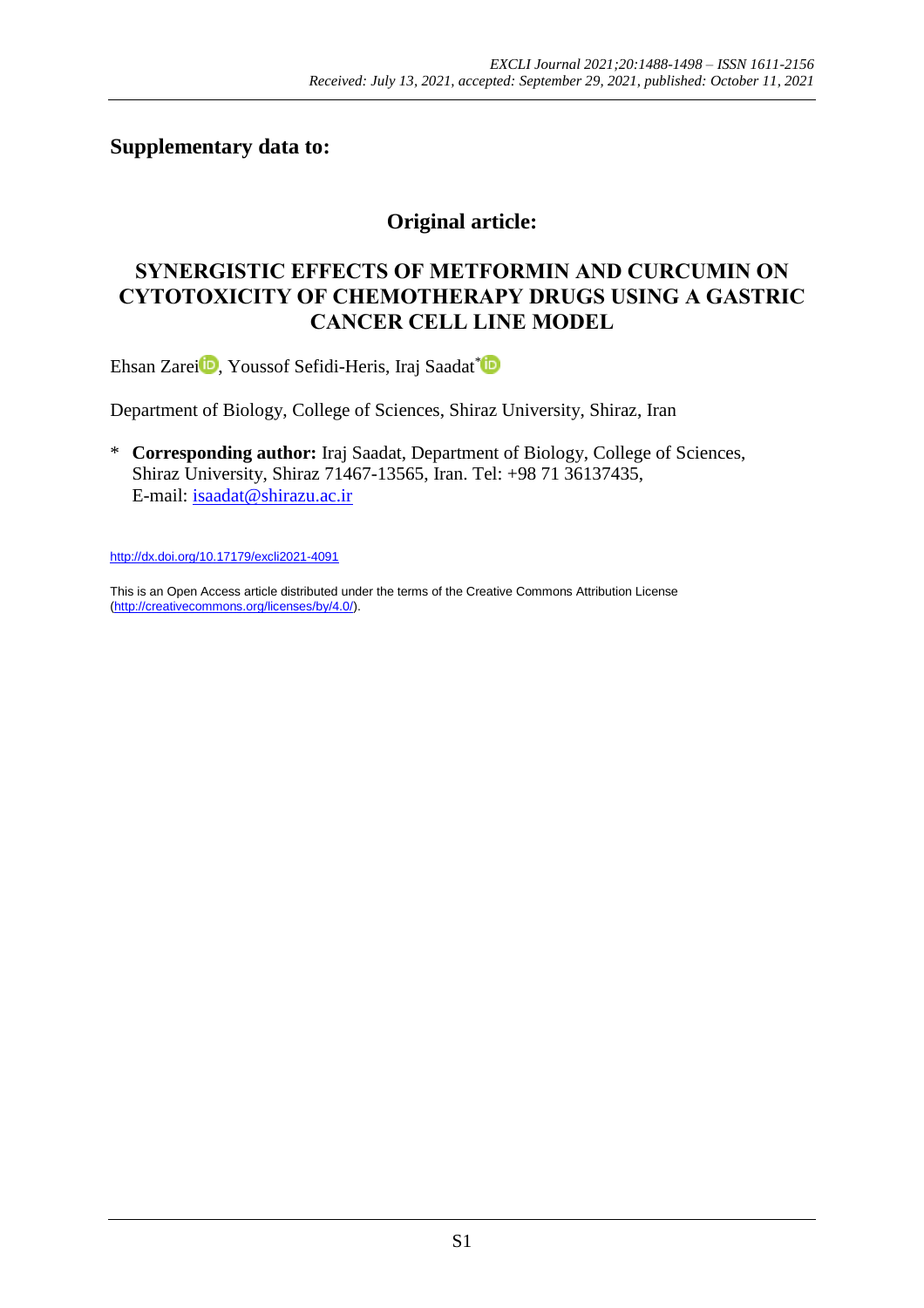### **Raw data of Figure 1A:**

Cell viability of AGS cells exposed to metformin for 24, 48, 72, 96 hours. In each independent biological replication, cell viability was normalized by untreated control cell culture.

| <b>Time</b>     | Replicate               |      |       |       |       |       |       | <b>Metformin concentration (mM)</b> |       |       |       |       |
|-----------------|-------------------------|------|-------|-------|-------|-------|-------|-------------------------------------|-------|-------|-------|-------|
|                 |                         | $0*$ | 0.625 | 1.25  | 2.5   | 5     | 10    | 20                                  | 40    | 80    | 160   | 320   |
| 24 <sub>h</sub> | 1                       |      | 0.994 | 0.977 | 0.969 | 1.010 | 0.863 | 0.883                               | 0.779 | 0.713 | 0.414 | 0.107 |
|                 | $\overline{2}$          |      | 1.011 | 1.005 | 1.025 | 0.941 | 0.924 | 0.893                               | 0.750 | 0.695 | 0.469 | 0.162 |
|                 | 3                       |      | 0.997 | 1.027 | 0.945 | 0.959 | 0.902 | 0.826                               | 0.697 | 0.615 | 0.414 | 0.160 |
| 48 h            | 1                       |      | 1.014 | 0.960 | 0.942 | 0.895 | 0.845 | 0.717                               | 0.667 | 0.454 | 0.337 | 0.115 |
|                 | $\boldsymbol{2}$        |      | 0.988 | 0.986 | 0.935 | 0.951 | 0.794 | 0.772                               | 0.585 | 0.490 | 0.342 | 0.131 |
|                 | $\overline{\mathbf{3}}$ |      | 0.986 | 0.971 | 0.981 | 0.900 | 0.828 | 0.792                               | 0.604 | 0.532 | 0.312 | 0.064 |
| 72h             | 1                       |      | 0.958 | 0.931 | 0.927 | 0.900 | 0.733 | 0.576                               | 0.381 | 0.324 | 0.195 | 0.068 |
|                 | $\overline{2}$          |      | 0.976 | 0.915 | 0.866 | 0.833 | 0.729 | 0.536                               | 0.373 | 0.296 | 0.200 | 0.045 |
|                 | 3                       |      | 0.987 | 0.940 | 0.892 | 0.876 | 0.698 | 0.495                               | 0.349 | 0.255 | 0.178 | 0.015 |
| 96 h            | 1                       |      | 0.507 | 0.321 | 0.347 | 0.314 | 0.200 | 0.129                               | 0.129 | 0.044 | 0.044 | 0.044 |
|                 | $\overline{2}$          |      | 0.466 | 0.371 | 0.341 | 0.316 | 0.178 | 0.113                               | 0.118 | 0.083 | 0.011 | 0.000 |
|                 | 3                       |      | 0.470 | 0.358 | 0.326 | 0.230 | 0.147 | 0.088                               | 0.023 | 0.026 | 0.032 | 0.014 |

\*: Factor values examined were normalized to a dose of zero (control, untreated) and considered as one factor.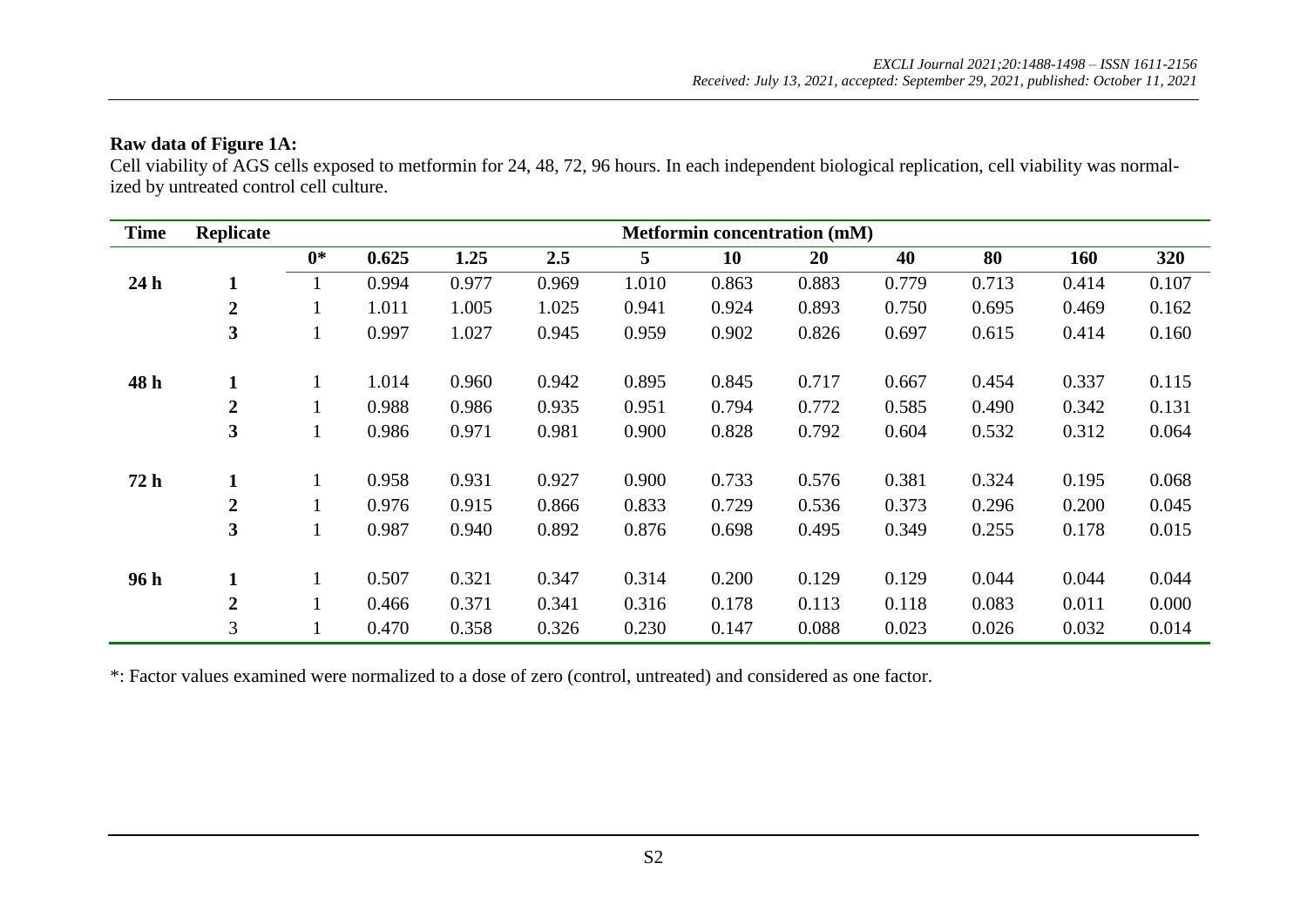### **Raw data of Figure 1B:**

Cell viability of AGS cells exposed to curcumin for 24, 48, 72, and 96 hours. In each independent biological replication, cell viability was normalized by untreated control cell culture.

| <b>Time</b>     | Replicate               |                  |       |       |       |       |       | Curcumin concentration $(\mu M)$ |       |       |       |       |       |
|-----------------|-------------------------|------------------|-------|-------|-------|-------|-------|----------------------------------|-------|-------|-------|-------|-------|
|                 |                         | $\boldsymbol{0}$ | 0.5   | 1.0   | 2.0   | 4.0   | 8.0   | 16                               | 32    | 64    | 128   | 256   | 512   |
| 24 <sub>h</sub> | T.                      |                  | 0.938 | 1.014 | 0.984 | 0.984 | 0.985 | 0.861                            | 0.629 | 0.282 | 0.212 | 0.120 | 0.064 |
|                 | $\boldsymbol{2}$        |                  | 1.016 | 1.001 | 0.994 | 0.999 | 0.957 | 0.839                            | 0.675 | 0.367 | 0.174 | 0.071 | 0.043 |
|                 | 3                       |                  | 1.061 | 0.997 | 1.006 | 0.978 | 0.933 | 0.844                            | 0.693 | 0.340 | 0.192 | 0.098 | 0.028 |
| 48 h            |                         |                  | 0.950 | 0.988 | 0.941 | 0.879 | 0.782 | 0.558                            | 0.311 | 0.145 | 0.042 | 0.025 | 0.022 |
|                 | $\boldsymbol{2}$        |                  | 1.020 | 0.995 | 0.965 | 0.913 | 0.845 | 0.598                            | 0.342 | 0.156 | 0.051 | 0.019 | 0.019 |
|                 | 3                       |                  | 1.028 | 1.011 | 1.015 | 0.979 | 0.838 | 0.653                            | 0.403 | 0.219 | 0.051 | 0.019 | 0.010 |
| 72h             |                         |                  | 0.962 | 0.941 | 0.924 | 0.773 | 0.626 | 0.338                            | 0.109 | 0.018 | 0.005 | 0.023 | 0.003 |
|                 | $\mathbf 2$             |                  | 1.033 | 0.988 | 0.955 | 0.799 | 0.639 | 0.367                            | 0.111 | 0.004 | 0.005 | 0.004 | 0.002 |
|                 | $\overline{\mathbf{3}}$ |                  | 0.994 | 0.974 | 0.949 | 0.847 | 0.562 | 0.352                            | 0.093 | 0.004 | 0.011 | 0.002 | 0.008 |
| 96h             |                         |                  | 1.033 | 0.988 | 0.963 | 0.813 | 0.559 | 0.149                            | 0.024 | 0.023 | 0.018 | 0.023 | 0.001 |
|                 | $\boldsymbol{2}$        |                  | 0.994 | 0.974 | 0.936 | 0.748 | 0.539 | 0.060                            | 0.018 | 0.004 | 0.009 | 0.004 | 0.001 |
|                 | 3                       |                  | 0.996 | 0.968 | 0.949 | 0.781 | 0.549 | 0.104                            | 0.021 | 0.009 | 0.004 | 0.009 | 0.001 |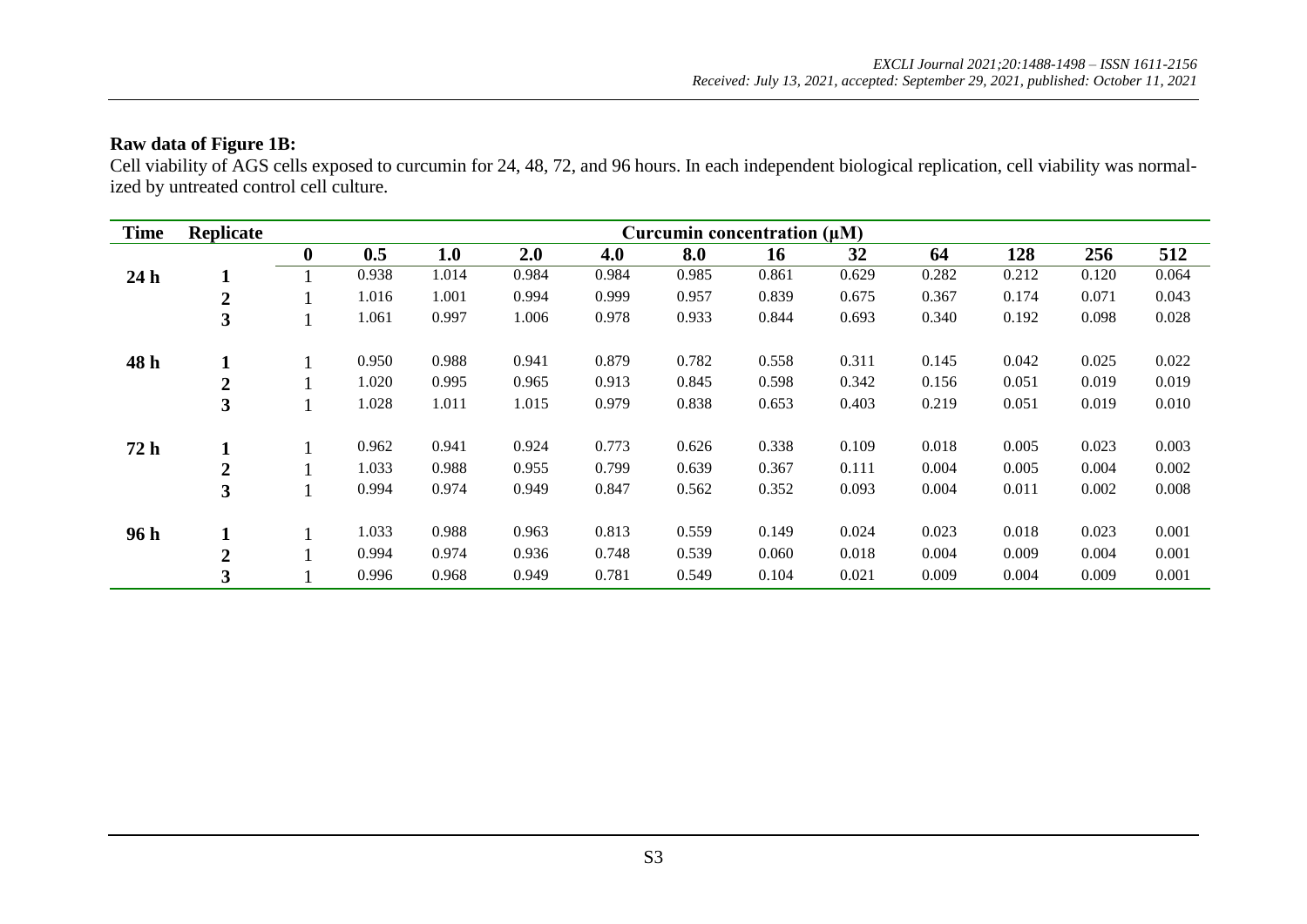### **Raw data of Figure 1C:**

Cell viability of AGS cells exposed to combination of metformin and curcumin for 48 hours. In each independent biological replication, cell viability was normalized by untreated control cell culture.

| <b>Replicate</b> | Metformin $(mM)$ + Curcumin $(\mu M)$ concentrations |            |           |       |        |           |           |           |             |             |  |  |  |
|------------------|------------------------------------------------------|------------|-----------|-------|--------|-----------|-----------|-----------|-------------|-------------|--|--|--|
|                  | $0.625 + 0.5$                                        | $1.25 + 1$ | $2.5 + 2$ | 5+4   | $10+8$ | $20 + 16$ | $40 + 32$ | $80 + 64$ | $160 + 128$ | $320 + 256$ |  |  |  |
|                  | 0.732                                                | 0.720      | 0.657     | 0.632 | 0.456  | 0.310     | 0.159     | 0.056     | 0.010       | 0.017       |  |  |  |
|                  | 0.738                                                | 0.739      | 0.714     | 0.584 | 0.439  | 0.242     | 0.214     | 0.007     | 0.070       | 0.006       |  |  |  |
|                  | 0.766                                                | 0.738      | 0.684     | 0.622 | 0.414  | 0.289     | 0.140     | 0.044     | 0.024       | 0.061       |  |  |  |

### **Raw data of Figure 1D:**

Cell viability of AGS cells exposed to combination of metformin and curcumin for 72 hours. In each independent biological replication, cell viability was normalized by untreated control cell culture.

| <b>Replicate</b> | Metformin $(mM)$ + Curcumin $(\mu M)$ concentrations |            |           |         |           |           |           |            |             |             |  |  |  |
|------------------|------------------------------------------------------|------------|-----------|---------|-----------|-----------|-----------|------------|-------------|-------------|--|--|--|
|                  | $0.625 + 1$                                          | $1.25 + 2$ | $2.5 + 4$ | $5 + 8$ | $10 + 16$ | $20 + 32$ | $40 + 64$ | $80 + 128$ | $160 + 256$ | $320 + 512$ |  |  |  |
|                  | 0.593                                                | 0.612      | 0.600     | 0.563   | 0.449     | 0.171     | 0.075     | 0.029      | 0.014       | 0.011       |  |  |  |
|                  | 0.656                                                | 0.618      | 0.597     | 0.547   | 0.379     | 0.163     | 0.062     | 0.036      | 0.008       | 0.005       |  |  |  |
|                  | 0.600                                                | 0.590      | 0.572     | 0.512   | 0.427     | 0.148     | 0.047     | 0.006      | 0.004       | 0.001       |  |  |  |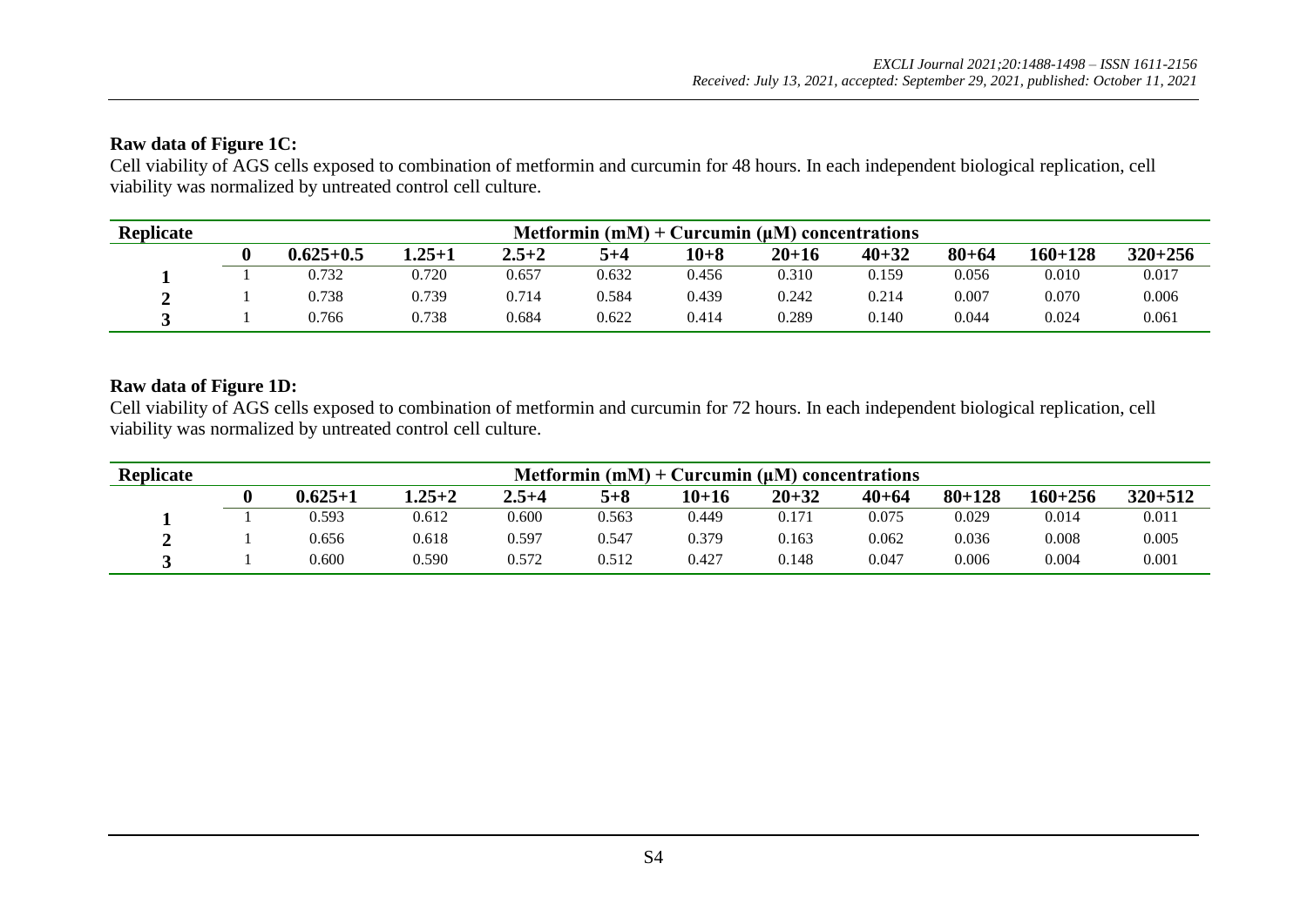#### **Raw data of Figure 2A:**

Migration of AGS cells treated with metformin, curcumin and their combination for 24, 48, and 72 hours in three independent replications was examined through wound healing assay by the aid of ImageJ software.

| <b>Treatment</b>          | Repli-           |                |                |                  |                |                |        | <b>Time</b>    |                |        |                |                |        |
|---------------------------|------------------|----------------|----------------|------------------|----------------|----------------|--------|----------------|----------------|--------|----------------|----------------|--------|
|                           | cate             |                | 0 <sub>h</sub> |                  |                | 24h            |        |                | 48 h           |        |                | 72 h           |        |
|                           |                  | <b>Scratch</b> | <b>Scratch</b> | Wound            | <b>Scratch</b> | <b>Scratch</b> | Wound  | <b>Scratch</b> | <b>Scratch</b> | Wound  | <b>Scratch</b> | <b>Scratch</b> | Wound  |
|                           |                  | area           | area           | clo-             | area           | area           | clo-   | area           | area           | clo-   | area           | area           | clo-   |
|                           |                  | (Mega          | ratio*         | sure**           | (Mega          | ratio*         | sure** | (Mega          | ratio*         | sure** | (Mega          | ratio*         | sure** |
|                           |                  | pixels)        |                |                  | pixels)        |                |        | pixels)        |                |        | pixels)        |                |        |
| <b>Control</b>            |                  | 2.069          |                | $\overline{0}$   | 1.429          | 0.690          | 0.310  | 0.662          | 0.320          | 0.680  | 0.035          | 0.017          | 0.983  |
|                           | $\overline{2}$   | 2.069          |                | $\boldsymbol{0}$ | 1.316          | 0.636          | 0.364  | 0.621          | 0.300          | 0.700  | 0.033          | 0.016          | 0.984  |
|                           | 3                | 2.097          |                | $\boldsymbol{0}$ | 1.419          | 0.677          | 0.323  | 0.753          | 0.359          | 0.641  | 0.041          | 0.020          | 0.980  |
| $0.6 \text{ }\mathrm{mM}$ | 1                | 1.915          |                | $\boldsymbol{0}$ | 1.314          | 0.686          | 0.314  | 0.971          | 0.507          | 0.493  | 0.560          | 0.292          | 0.708  |
| <b>Metformin</b>          | $\boldsymbol{2}$ | 2.112          |                | $\boldsymbol{0}$ | 1.350          | 0.639          | 0.361  | 0.883          | 0.418          | 0.582  | 0.524          | 0.248          | 0.752  |
|                           | 3                | 2.013          |                | $\boldsymbol{0}$ | 1.409          | 0.700          | 0.300  | 0.927          | 0.460          | 0.540  | 0.643          | 0.319          | 0.681  |
| $1 \mu M$                 |                  | 2.093          |                | $\boldsymbol{0}$ | 1.419          | 0.678          | 0.322  | 0.965          | 0.461          | 0.539  | 0.215          | 0.103          | 0.897  |
| Curcumin                  | $\boldsymbol{2}$ | 2.208          |                | $\boldsymbol{0}$ | 1.496          | 0.677          | 0.323  | 0.934          | 0.423          | 0.577  | 0.264          | 0.120          | 0.880  |
|                           | 3                | 2.092          |                | $\boldsymbol{0}$ | 1.446          | 0.691          | 0.309  | 0.901          | 0.431          | 0.569  | 0.229          | 0.109          | 0.891  |
| $0.6$ mM Met-             | $\mathbf{1}$     | 2.212          |                | $\boldsymbol{0}$ | 1.510          | 0.683          | 0.317  | 1.195          | 0.540          | 0.460  | 0.952          | 0.430          | 0.570  |
| formin $+1$               | $\boldsymbol{2}$ | 2.251          |                | $\boldsymbol{0}$ | 1.529          | 0.679          | 0.321  | 1.123          | 0.499          | 0.501  | 1.037          | 0.461          | 0.539  |
| $\mu$ M Curcu-            | $\mathbf{3}$     | 2.059          |                | $\boldsymbol{0}$ | 1.444          | 0.702          | 0.298  | 1.258          | 0.611          | 0.389  | 1.109          | 0.539          | 0.461  |
| min                       |                  |                |                |                  |                |                |        |                |                |        |                |                |        |

\* Scratch area ratio in each treatment group = Scratch area at any time  $\div$  Scratch area at 0 h.

\*\* Wound closure= 1- Scratch area ratio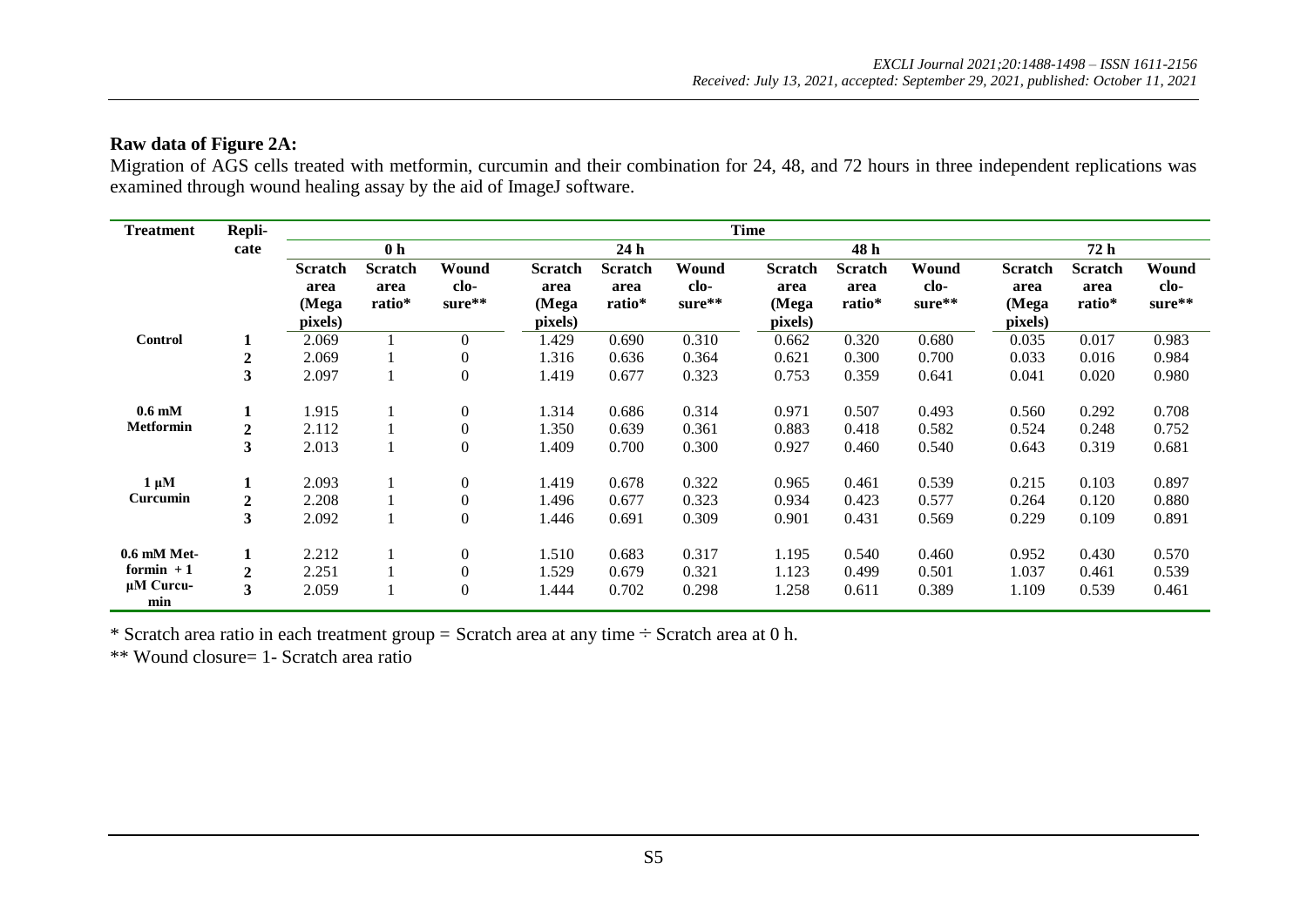### **Raw data of Figure 2B and 2C:**

Cell migration and invasion were inspected via transwell method (without matrigel and with matrigel coating, respectively) 24 hours after treatment with metformin, curcumin and their combination. The colony formation of AGS cells treated with metformin, curcumin and their combination after 12 days were evaluated by counting the number of colonies.

| <b>Treatment</b>  | <b>Replicate</b>        | <b>Migrated cell</b> | <b>Invaded cell</b> | <b>Formed colony</b> |
|-------------------|-------------------------|----------------------|---------------------|----------------------|
| <b>Control</b>    | 1                       | 230                  | 170                 | 128                  |
|                   | $\overline{2}$          | 206                  | 164                 | 127                  |
|                   | 3                       | 216                  | 171                 | 131                  |
| $0.6 \text{ mM}$  | 1                       | 186                  | 85                  | 30                   |
| <b>Metformin</b>  | $\overline{\mathbf{2}}$ | 179                  | 78                  | 33                   |
|                   | 3                       | 181                  | 86                  | 31                   |
| $1 \mu M$         | 1                       | 162                  | 38                  | 111                  |
| <b>Curcumin</b>   | $\overline{2}$          | 146                  | 41                  | 108                  |
|                   | 3                       | 153                  | 38                  | 107                  |
| $0.6$ mM Met-     | 1                       | 119                  | 21                  | 14                   |
| formin $+1 \mu M$ | 2                       | 102                  | 18                  | 16                   |
| <b>Curcumin</b>   | 3                       | 108                  | 19                  | 13                   |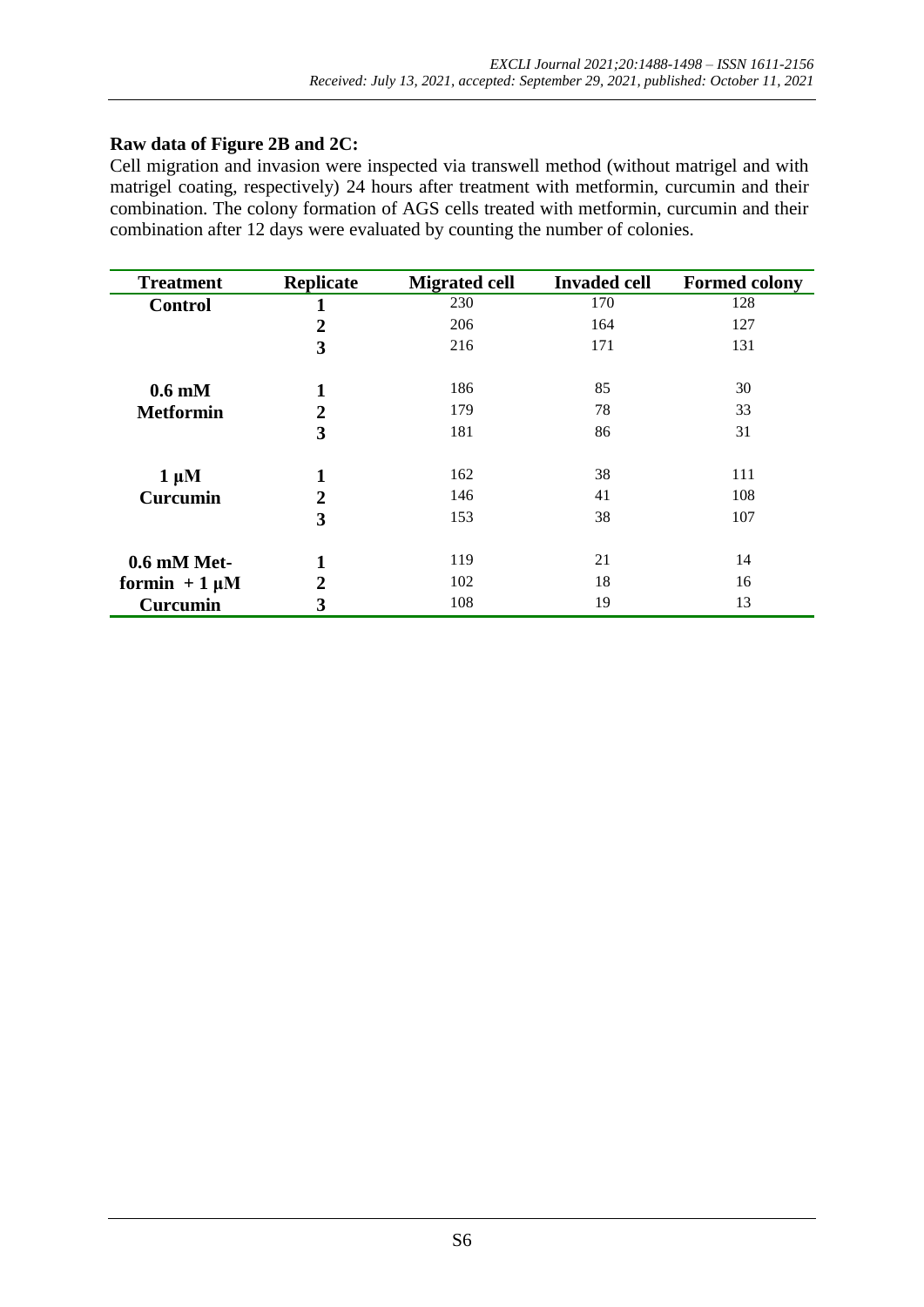**Raw data of Figure 3:** Viability of AGS cells after treatment with serial dilutions of anticancer drugs with or without combination of metformin and curcumin for 48 hours. All experiments were carried out independently in triplicate. In each independent biological replication, cell viability was normalized by untreated control cell culture.

| <b>Treatment</b>            | Repli-         | Cisplatin concentration $(\mu M)$ |       |       |       |       |       |       |  |  |  |
|-----------------------------|----------------|-----------------------------------|-------|-------|-------|-------|-------|-------|--|--|--|
|                             | cate           |                                   |       |       |       |       |       |       |  |  |  |
|                             |                | 0                                 | 1.2   | 3.7   | 11    | 33    | 100   | 300   |  |  |  |
| <b>Cisplatin</b>            |                |                                   | 0.905 | 0.830 | 0.740 | 0.403 | 0.111 | 0.085 |  |  |  |
|                             | 2              | л.                                | 0.955 | 0.874 | 0.762 | 0.365 | 0.186 | 0.068 |  |  |  |
|                             | 3              |                                   | 0.946 | 0.852 | 0.777 | 0.369 | 0.151 | 0.032 |  |  |  |
| $Cisplatin + (0.6$          |                | 1                                 | 0.654 | 0.682 | 0.568 | 0.180 | 0.001 | 0.004 |  |  |  |
| mM Metformin                | $\overline{2}$ |                                   | 0.695 | 0.690 | 0.585 | 0.172 | 0.043 | 0.011 |  |  |  |
| $+0.5 \mu M$ Curcu-<br>min) | 3              |                                   | 0.678 | 0.696 | 0.631 | 0.225 | 0.059 | 0.049 |  |  |  |

| <b>Treatment</b>               | Repli-<br>cate | Carboplatin concentration $(\mu M)$ |       |       |       |       |       |            |  |  |  |
|--------------------------------|----------------|-------------------------------------|-------|-------|-------|-------|-------|------------|--|--|--|
|                                |                | $\boldsymbol{0}$                    | 0.4   | 1.2   | 3.7   | 11    | 33    | <b>100</b> |  |  |  |
| <b>Carboplatin</b>             | 1              |                                     | 0.985 | 1.020 | 0.959 | 0.642 | 0.527 | 0.372      |  |  |  |
|                                | $\overline{2}$ |                                     | 1.000 | 0.995 | 1.002 | 0.627 | 0.480 | 0.365      |  |  |  |
|                                | 3              | л.                                  | 1.010 | 0.973 | 0.953 | 0.741 | 0.542 | 0.319      |  |  |  |
| $Carboplation +$               |                | 1                                   | 0.745 | 0.747 | 0.652 | 0.561 | 0.447 | 0.292      |  |  |  |
| $(0.6 \text{ mM Metfor}$       | $\overline{2}$ |                                     | 0.699 | 0.650 | 0.677 | 0.525 | 0.459 | 0.285      |  |  |  |
| $min + 0.5 \mu M$<br>Curcumin) | 3              |                                     | 0.703 | 0.689 | 0.626 | 0.502 | 0.438 | 0.270      |  |  |  |

| <b>Treatment</b>               | Repli-<br>cate | Oxaliplatin concentration $(\mu M)$ |       |       |       |       |       |       |  |  |  |
|--------------------------------|----------------|-------------------------------------|-------|-------|-------|-------|-------|-------|--|--|--|
|                                |                | 0                                   | 0.4   | 1.2   | 3.7   | 11    | 33    | 100   |  |  |  |
| Oxaliplatin                    |                |                                     | 0.856 | 0.722 | 0.573 | 0.506 | 0.431 | 0.171 |  |  |  |
|                                | $\overline{2}$ |                                     | 0.894 | 0.658 | 0.574 | 0.493 | 0.395 | 0.154 |  |  |  |
|                                | 3              |                                     | 0.885 | 0.631 | 0.539 | 0.475 | 0.427 | 0.133 |  |  |  |
| $Oxaliplatin +$                |                | 1                                   | 0.570 | 0.509 | 0.388 | 0.385 | 0.270 | 0.031 |  |  |  |
| $(0.6 \text{ mM Metfor}$       | $\overline{2}$ |                                     | 0.565 | 0.489 | 0.410 | 0.357 | 0.171 | 0.008 |  |  |  |
| $min + 0.5 \mu M$<br>Curcumin) | 3              |                                     | 0.596 | 0.480 | 0.357 | 0.332 | 0.209 | 0.105 |  |  |  |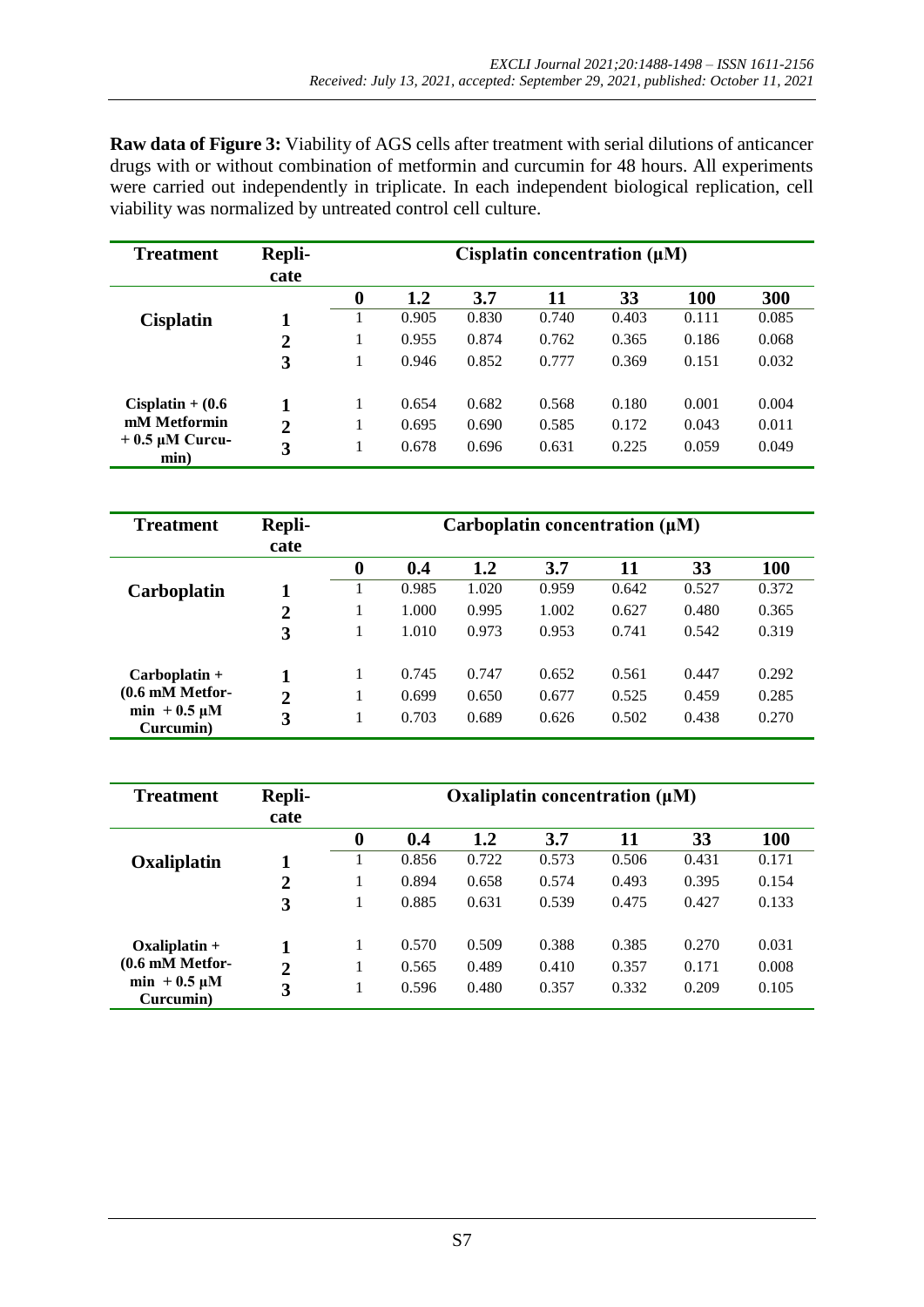| <b>Treatment</b>            | Repli-         | Epirubicin concentration $(\mu M)$ |       |       |       |       |       |       |  |  |  |
|-----------------------------|----------------|------------------------------------|-------|-------|-------|-------|-------|-------|--|--|--|
|                             | cate           |                                    |       |       |       |       |       |       |  |  |  |
|                             |                | $\boldsymbol{0}$                   | 0.03  | 0.11  | 0.33  |       | 3     | 9     |  |  |  |
| <b>Epirubicin</b>           |                |                                    | 0.687 | 0.608 | 0.331 | 0.290 | 0.263 | 0.200 |  |  |  |
|                             | $\overline{2}$ |                                    | 0.631 | 0.604 | 0.383 | 0.268 | 0.169 | 0.129 |  |  |  |
|                             | 3              |                                    | 0.691 | 0.557 | 0.349 | 0.248 | 0.202 | 0.167 |  |  |  |
| Epirubicin + $(0.6)$        |                | $\mathbf{I}$                       | 0.512 | 0.419 | 0.217 | 0.173 | 0.114 | 0.026 |  |  |  |
| mM Metformin                | $\overline{2}$ |                                    | 0.532 | 0.429 | 0.242 | 0.117 | 0.053 | 0.043 |  |  |  |
| $+0.5 \mu M$ Curcu-<br>min) | 3              |                                    | 0.543 | 0.364 | 0.283 | 0.047 | 0.084 | 0.052 |  |  |  |

# **Raw data of Figure 3 (cont.)**

| <b>Treatment</b>               | Repli-         | Doxorubicin concentration $(\mu M)$ |       |       |       |       |       |       |  |  |  |
|--------------------------------|----------------|-------------------------------------|-------|-------|-------|-------|-------|-------|--|--|--|
|                                | cate           |                                     |       |       |       |       |       |       |  |  |  |
|                                |                | $\boldsymbol{0}$                    | 0.03  | 0.11  | 0.33  |       | 3     | 9     |  |  |  |
| <b>Doxorubicin</b>             |                |                                     | 0.837 | 0.719 | 0.593 | 0.099 | 0.132 | 0.024 |  |  |  |
|                                | $\overline{2}$ |                                     | 0.786 | 0.751 | 0.486 | 0.131 | 0.061 | 0.028 |  |  |  |
|                                | 3              |                                     | 0.759 | 0.749 | 0.540 | 0.179 | 0.039 | 0.025 |  |  |  |
| Doxorubicin $+$                |                | -1                                  | 0.604 | 0.656 | 0.474 | 0.065 | 0.024 | 0.015 |  |  |  |
| $(0.6 \text{ mM Metfor}$       | $\overline{2}$ |                                     | 0.583 | 0.622 | 0.446 | 0.052 | 0.027 | 0.008 |  |  |  |
| $min + 0.5 \mu M$<br>Curcumin) | 3              |                                     | 0.635 | 0.580 | 0.417 | 0.049 | 0.045 | 0.007 |  |  |  |

| <b>Treatment</b>         | Repli-<br>cate | Docetaxel concentration $(\mu M)$ |       |       |       |       |            |       |  |  |  |
|--------------------------|----------------|-----------------------------------|-------|-------|-------|-------|------------|-------|--|--|--|
|                          |                | $\boldsymbol{0}$                  | 1.2   | 3.7   | 11    | 33    | <b>100</b> | 300   |  |  |  |
| <b>Docetaxel</b>         |                |                                   | 0.871 | 0.709 | 0.594 | 0.534 | 0.426      | 0.123 |  |  |  |
|                          | $\mathbf 2$    | 1                                 | 0.937 | 0.677 | 0.563 | 0.428 | 0.399      | 0.172 |  |  |  |
|                          | 3              |                                   | 0.826 | 0.689 | 0.539 | 0.499 | 0.408      | 0.089 |  |  |  |
| Docetaxel $+$ (0.6)      |                | 1                                 | 0.509 | 0.530 | 0.435 | 0.402 | 0.205      | 0.105 |  |  |  |
| mM Metformin             | $\overline{2}$ |                                   | 0.552 | 0.470 | 0.372 | 0.335 | 0.263      | 0.031 |  |  |  |
| $+0.5$ µM Curcu-<br>min) | 3              |                                   | 0.685 | 0.495 | 0.367 | 0.308 | 0.187      | 0.013 |  |  |  |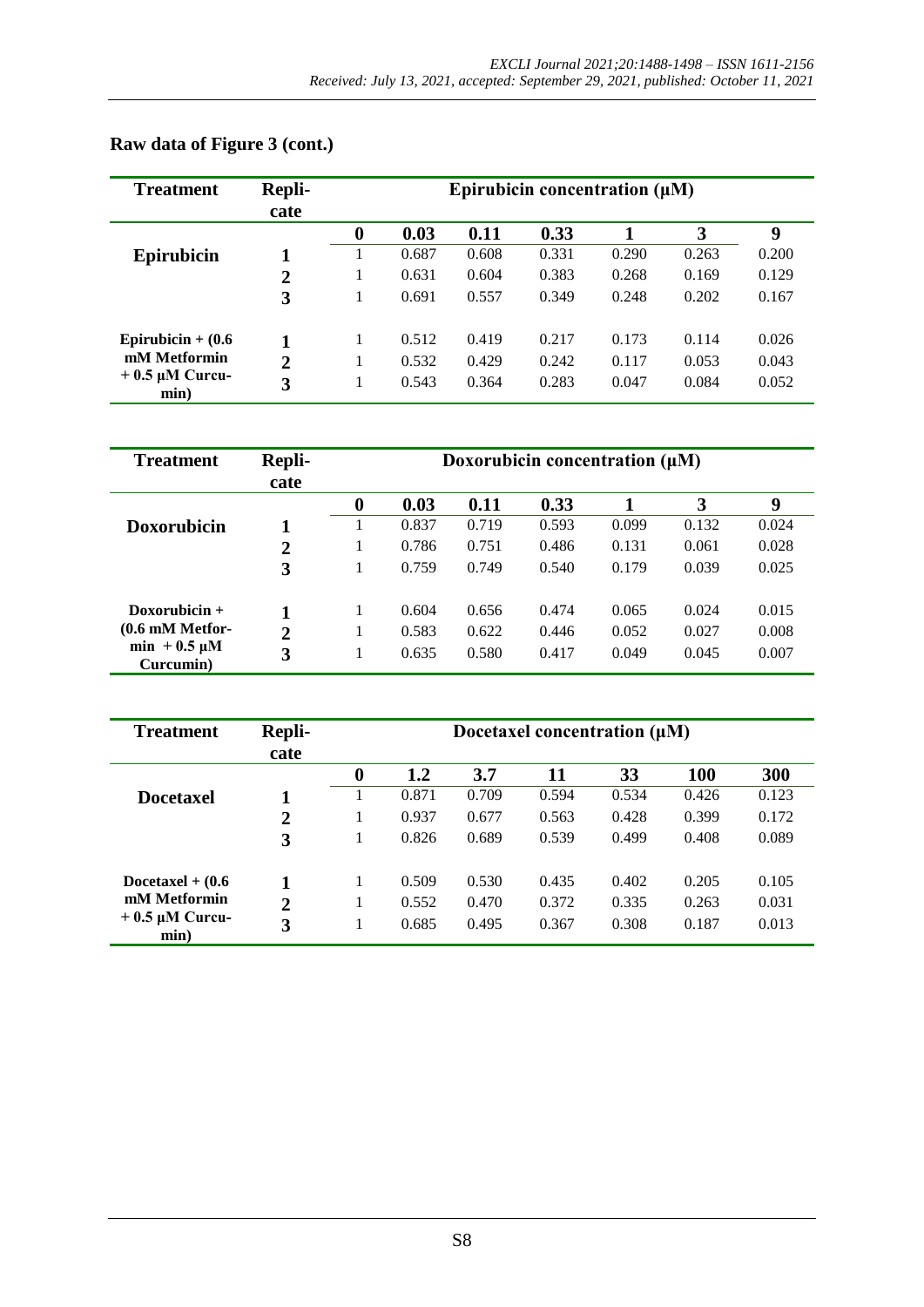| <b>Treatment</b>            | Repli-         | Palitaxel concentration $(\mu M)$ |       |       |       |       |       |            |  |  |  |
|-----------------------------|----------------|-----------------------------------|-------|-------|-------|-------|-------|------------|--|--|--|
|                             | cate           |                                   |       |       |       |       |       |            |  |  |  |
|                             |                | $\boldsymbol{0}$                  | 0.4   | 1.2   | 3.7   | 11    | 33    | <b>100</b> |  |  |  |
| <b>Palitaxel</b>            |                |                                   | 0.539 | 0.473 | 0.425 | 0.334 | 0.125 | 0.087      |  |  |  |
|                             | $\overline{2}$ |                                   | 0.511 | 0.490 | 0.428 | 0.324 | 0.120 | 0.035      |  |  |  |
|                             | 3              |                                   | 0.538 | 0.463 | 0.404 | 0.374 | 0.096 | 0.002      |  |  |  |
| Palitaxel + $(0.6)$         |                | 1                                 | 0.393 | 0.319 | 0.307 | 0.261 | 0.049 | 0.001      |  |  |  |
| mM Metformin                | $\overline{2}$ |                                   | 0.369 | 0.341 | 0.279 | 0.204 | 0.008 | 0.043      |  |  |  |
| $+0.5 \mu M$ Curcu-<br>min) | 3              |                                   | 0.384 | 0.296 | 0.262 | 0.232 | 0.006 | 0.003      |  |  |  |

## **Raw data of Figure 3 (cont.)**

| <b>Treatment</b>               | Repli-<br>cate | Methotrexate concentration $(\mu M)$ |       |       |       |       |       |       |  |  |
|--------------------------------|----------------|--------------------------------------|-------|-------|-------|-------|-------|-------|--|--|
|                                |                | 0                                    | 0.03  | 0.11  | 0.33  |       | 3     | 9     |  |  |
| <b>Methotrexate</b>            |                |                                      | 0.463 | 0.447 | 0.446 | 0.424 | 0.383 | 0.368 |  |  |
|                                | $\overline{2}$ |                                      | 0.474 | 0.427 | 0.382 | 0.393 | 0.388 | 0.358 |  |  |
|                                | 3              |                                      | 0.496 | 0.395 | 0.398 | 0.367 | 0.421 | 0.397 |  |  |
| Methotrexate $+$               |                | 1                                    | 0.338 | 0.300 | 0.288 | 0.313 | 0.307 | 0.278 |  |  |
| $(0.6 \text{ mM Metfor}$       | $\overline{2}$ |                                      | 0.367 | 0.320 | 0.299 | 0.288 | 0.286 | 0.234 |  |  |
| $min + 0.5 \mu M$<br>Curcumin) | 3              |                                      | 0.346 | 0.338 | 0.284 | 0.269 | 0.253 | 0.253 |  |  |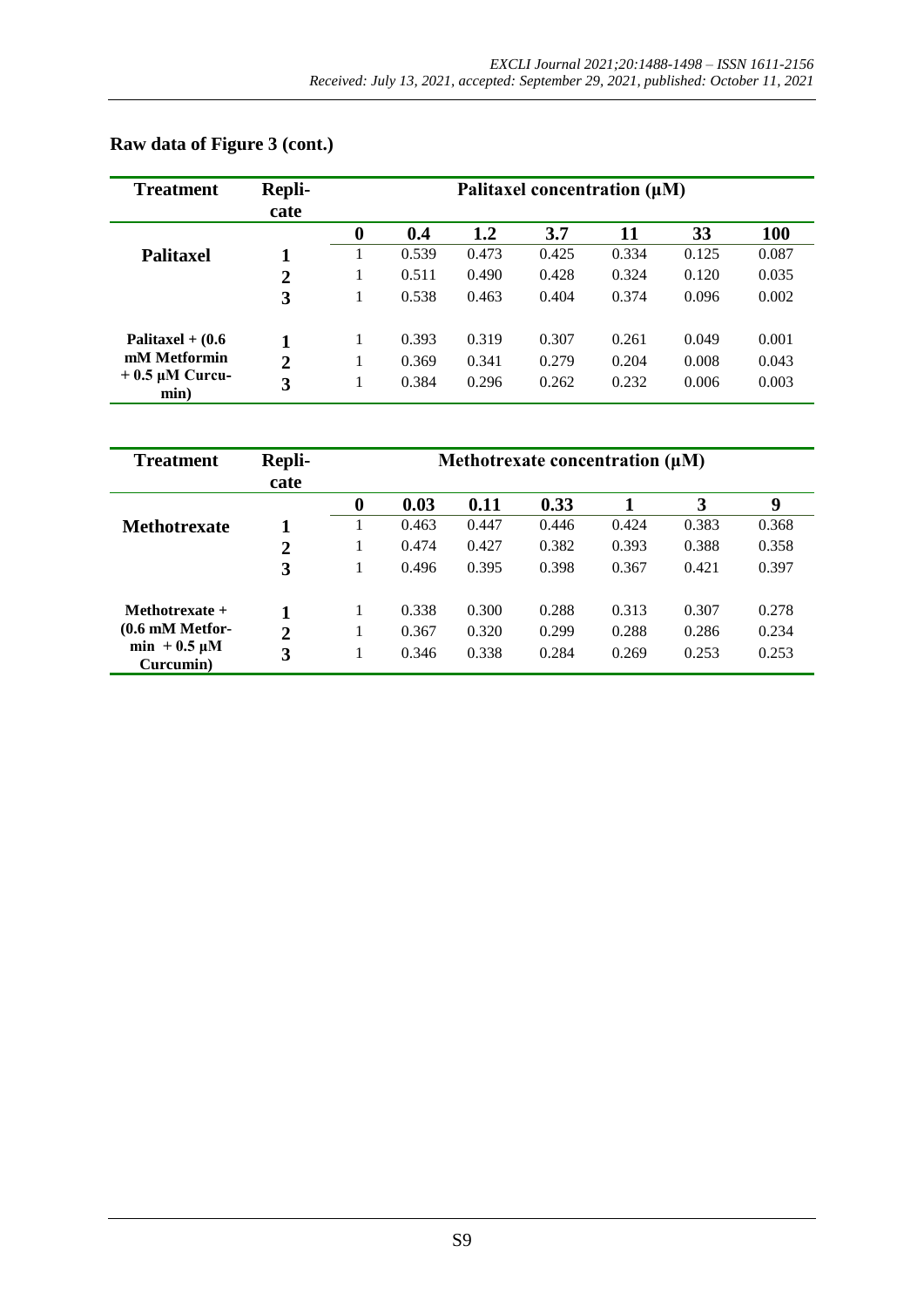### **Raw data of Figure 4:**

Cell viability of AGS and HDF cells treated with anticancer drugs alone and in presence of "Metformin + Curcumin" for 48 hours

| <b>Treatments</b>             |                       | <b>AGS cells</b>      |                                  |             | <b>HDF</b> cells   |                    |
|-------------------------------|-----------------------|-----------------------|----------------------------------|-------------|--------------------|--------------------|
|                               | <b>Replicate</b><br>1 | <b>Replicate</b><br>2 | <b>Replicate</b><br>$\mathbf{3}$ | Replicate 1 | <b>Replicate 2</b> | <b>Replicate 3</b> |
| 0.6 mM Metformin              | 1.014                 | 0.988                 | 0.986                            | 0.983       | 0.998              | 0.992              |
| 0.5 µM Curcumin               | 0.950                 | 1.020                 | 1.028                            | 1.004       | 1.014              | 0.997              |
| Metformin + Curcu-            | 0.732                 | 0.738                 | 0.766                            | 0.994       | 0.965              | 0.988              |
| $min*$                        |                       |                       |                                  |             |                    |                    |
|                               |                       |                       |                                  |             |                    |                    |
| 1.2 µM Cisplatin              | 0.905                 | 0.955                 | 0.946                            | 1.005       | 0.971              | 0.956              |
| 1.2 $\mu$ M Cisplatin + Met-  | 0.654                 | 0.695                 | 0.678                            | 0.980       | 0.963              | 0.949              |
| $formin + Curcumin$           |                       |                       |                                  |             |                    |                    |
| 0.4 µM Carboplatin            | 0.985                 | 1.000                 | 1.010                            | 0.988       | 1.013              | 0.993              |
| $0.4 \mu M$ Carboplatin +     | 0.745                 | 0.699                 | 0.703                            | 0.977       | 0.991              | 0.981              |
| Metformin + Curcumin          |                       |                       |                                  |             |                    |                    |
|                               |                       |                       |                                  |             |                    |                    |
| 0.4 µM Oxaliplatin            | 0.856                 | 0.894                 | 0.885                            | 1.002       | 1.016              | 0.987              |
| $0.4 \mu M$ Oxaliplatin +     | 0.570                 | 0.565                 | 0.596                            | 1.004       | 0.995              | 0.970              |
| Metformin + Curcumin          |                       |                       |                                  |             |                    |                    |
| $0.037 \mu M$ Epirubcin       | 0.687                 | 0.631                 | 0.691                            | 0.980       | 1.025              | 1.018              |
| $0.037 \mu M$ Epirubcin +     | 0.512                 | 0.532                 | 0.543                            | 1.024       | 1.018              | 1.029              |
| Metformin + Curcumin          |                       |                       |                                  |             |                    |                    |
|                               |                       |                       |                                  |             |                    |                    |
| 0.037 µM Doxorubcin           | 0.837                 | 0.786                 | 0.759                            | 0.972       | 1.021              | 1.028              |
| $0.037 \mu M$ Doxorubcin +    | 0.604                 | 0.583                 | 0.635                            | 1.015       | 0.985              | 1.004              |
| Metformin + Curcumin          |                       |                       |                                  |             |                    |                    |
| 1.2 µM Docetaxel              | 0.871                 | 0.937                 | 0.826                            | 0.983       | 1.007              | 1.011              |
| 1.2 µM Docetaxel+ Met-        | 0.509                 | 0.552                 | 0.685                            | 1.032       | 1.040              | 1.027              |
| $formin + Curcumin$           |                       |                       |                                  |             |                    |                    |
|                               |                       |                       |                                  |             |                    |                    |
| 0.4 µM Paclitaxel             | 0.539                 | 0.511                 | 0.538                            | 0.983       | 0.982              | 0.993              |
| $0.4 \mu M$ Paclitaxel + Met- | 0.393                 | 0.369                 | 0.384                            | 1.000       | 0.996              | 0.989              |
| formin + Curcumin             |                       |                       |                                  |             |                    |                    |
| 0.037 µM Methotrexate         | 0.463                 | 0.474                 | 0.496                            | 1.001       | 0.997              | 0.987              |
| 0.037 µM Methotrexate         | 0.338                 | 0.367                 | 0.346                            | 1.004       | 0.981              | 1.018              |
| + Metformin + Curcu-          |                       |                       |                                  |             |                    |                    |
| min                           |                       |                       |                                  |             |                    |                    |

\*Data of Metformin + Curcumin was used for comparison in each anticancer drug.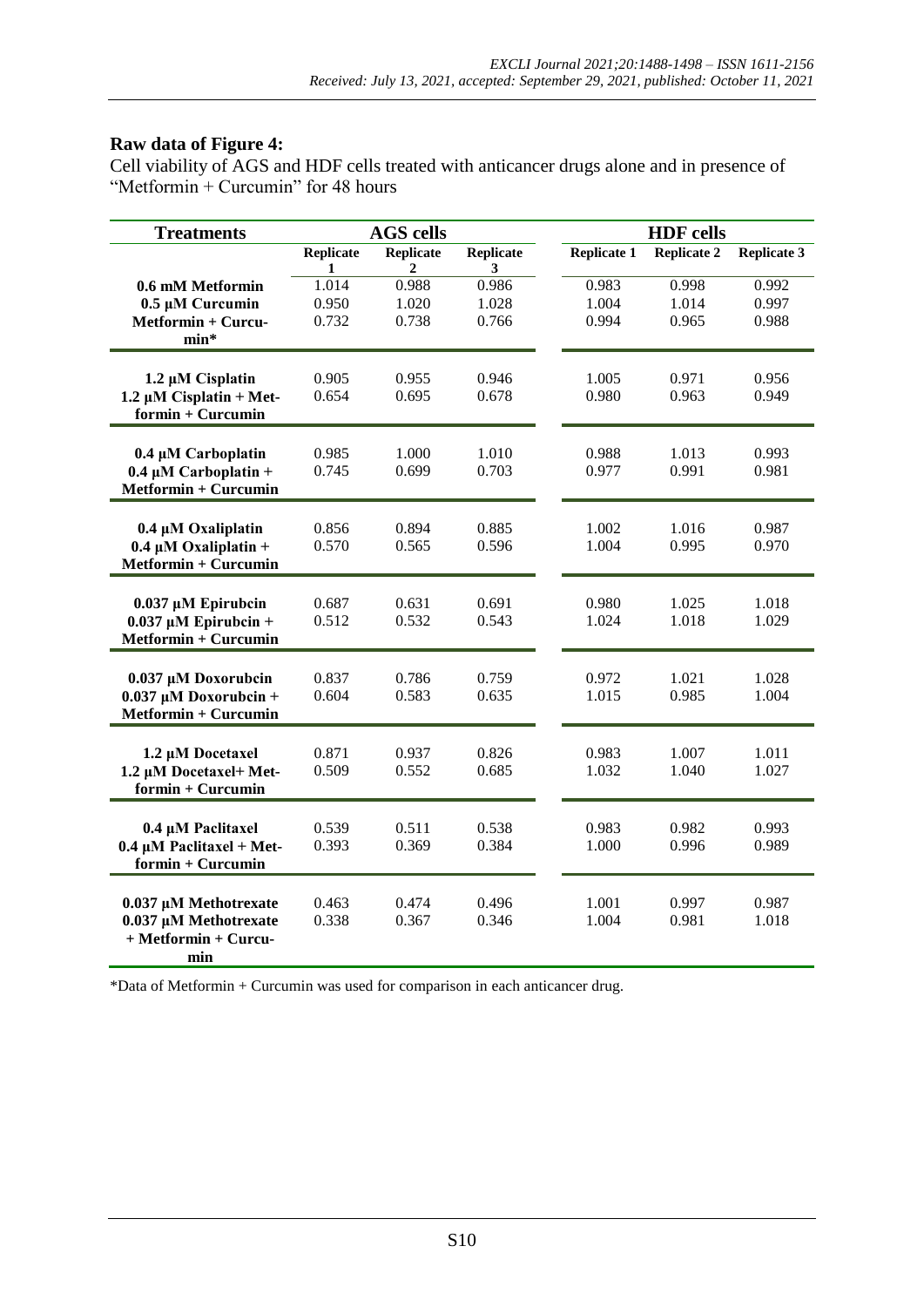**Raw data of Supplementary Figure 1:** Viability of AGS cells after treatment with serial dilutions of anticancer drugs with or without combination of metformin and curcumin for 72 hours. All experiments were carried out independently in triplicate. In each independent biological replication, cell viability was normalized by untreated control cell culture.

| <b>Treatment</b>         | Repli-         | Cisplatin concentration $(\mu M)$ |       |       |       |       |            |       |  |  |
|--------------------------|----------------|-----------------------------------|-------|-------|-------|-------|------------|-------|--|--|
|                          | cate           |                                   |       |       |       |       |            |       |  |  |
|                          |                | $\boldsymbol{0}$                  | 1.2   | 3.7   | 11    | 33    | <b>100</b> | 300   |  |  |
| <b>Cisplatin</b>         | 1              |                                   | 0.912 | 0.769 | 0.593 | 0.135 | 0.009      | 0.007 |  |  |
|                          | $\overline{2}$ | 1                                 | 0.885 | 0.715 | 0.539 | 0.169 | 0.020      | 0.001 |  |  |
|                          | 3              |                                   | 0.846 | 0.736 | 0.633 | 0.150 | 0.024      | 0.006 |  |  |
| $Cisplatin +$            |                | 1                                 | 0.641 | 0.604 | 0.471 | 0.069 | 0.030      | 0.023 |  |  |
| $(0.6 \text{ mM Metfor}$ | $\overline{2}$ | -                                 | 0.565 | 0.535 | 0.428 | 0.099 | 0.004      | 0.013 |  |  |
| $min + 0.5 \mu M$        | 3              | 1                                 | 0.599 | 0.582 | 0.370 | 0.077 | 0.001      | 0.010 |  |  |
| Curcumin)                |                |                                   |       |       |       |       |            |       |  |  |

| <b>Treatment</b>               | <b>Repli-</b><br>cate | Carboplatin concentration $(\mu M)$ |       |       |       |       |       |            |  |  |  |
|--------------------------------|-----------------------|-------------------------------------|-------|-------|-------|-------|-------|------------|--|--|--|
|                                |                       | $\boldsymbol{0}$                    | 0.4   | 1.2   | 3.7   | 11    | 33    | <b>100</b> |  |  |  |
| Carboplatin                    |                       |                                     | 0.994 | 0.940 | 0.938 | 0.617 | 0.377 | 0.327      |  |  |  |
|                                | $\overline{2}$        |                                     | 0.989 | 0.915 | 0.877 | 0.619 | 0.559 | 0.343      |  |  |  |
|                                | 3                     |                                     | 0.984 | 1.028 | 0.975 | 0.609 | 0.502 | 0.314      |  |  |  |
| $Carboplation +$               |                       | 1                                   | 0.449 | 0.414 | 0.406 | 0.321 | 0.242 | 0.139      |  |  |  |
| $(0.6 \text{ mM Metfor}$       | $\overline{2}$        | ı                                   | 0.489 | 0.481 | 0.448 | 0.299 | 0.246 | 0.162      |  |  |  |
| $min + 0.5 \mu M$<br>Curcumin) | 3                     | л                                   | 0.492 | 0.438 | 0.411 | 0.295 | 0.265 | 0.151      |  |  |  |

| <b>Treatment</b>               | Repli-<br>cate | Oxaliplatin concentration $(\mu M)$ |       |       |       |       |       |            |  |  |
|--------------------------------|----------------|-------------------------------------|-------|-------|-------|-------|-------|------------|--|--|
|                                |                | $\boldsymbol{0}$                    | 0.4   | 1.2   | 3.7   | 11    | 33    | <b>100</b> |  |  |
| Oxaliplatin                    |                |                                     | 0.822 | 0.616 | 0.443 | 0.436 | 0.335 | 0.083      |  |  |
|                                | $\overline{2}$ |                                     | 0.824 | 0.607 | 0.527 | 0.429 | 0.327 | 0.059      |  |  |
|                                | 3              | 1                                   | 0.927 | 0.597 | 0.465 | 0.466 | 0.284 | 0.127      |  |  |
| $Oxaliplation +$               |                | 1                                   | 0.533 | 0.434 | 0.340 | 0.302 | 0.176 | 0.026      |  |  |
| $(0.6 \text{ mM Metfor}$       | $\overline{2}$ | 1                                   | 0.510 | 0.449 | 0.302 | 0.281 | 0.196 | 0.003      |  |  |
| $min + 0.5 \mu M$<br>Curcumin) | 3              |                                     | 0.474 | 0.455 | 0.375 | 0.313 | 0.150 | 0.001      |  |  |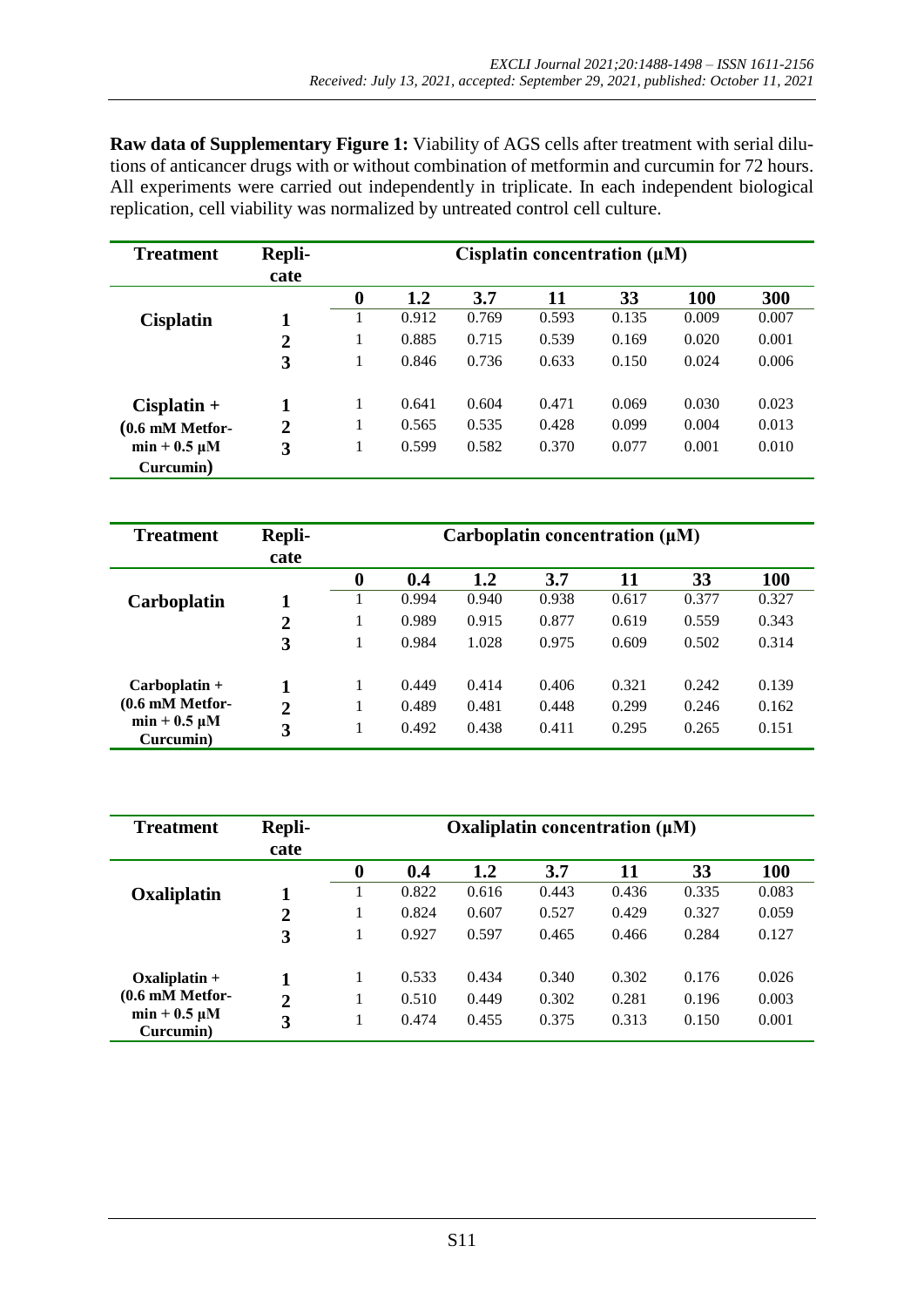| <b>Treatment</b>         | Repli-         | Epirubicin concentration $(\mu M)$ |       |       |       |       |       |       |  |  |  |
|--------------------------|----------------|------------------------------------|-------|-------|-------|-------|-------|-------|--|--|--|
|                          | cate           |                                    |       |       |       |       |       |       |  |  |  |
|                          |                | 0                                  | 0.03  | 0.11  | 0.33  |       | 3     | 9     |  |  |  |
| <b>Epirubicin</b>        |                |                                    | 0.609 | 0.505 | 0.295 | 0.157 | 0.108 | 0.098 |  |  |  |
|                          | $\overline{2}$ |                                    | 0.568 | 0.450 | 0.250 | 0.155 | 0.108 | 0.097 |  |  |  |
|                          | 3              |                                    | 0.682 | 0.470 | 0.271 | 0.150 | 0.110 | 0.083 |  |  |  |
| Epirubicin + $(0.6)$     |                | -1                                 | 0.416 | 0.327 | 0.116 | 0.031 | 0.028 | 0.012 |  |  |  |
| mM Metformin             | $\overline{2}$ |                                    | 0.398 | 0.294 | 0.178 | 0.042 | 0.035 | 0.005 |  |  |  |
| $+0.5$ µM Curcu-<br>min) | 3              |                                    | 0.431 | 0.339 | 0.114 | 0.057 | 0.023 | 0.014 |  |  |  |

### **Raw data of Supplementary Figure 1 (cont.)**

| <b>Treatment</b>               | Repli-         | Doxorubicin concentration $(\mu M)$ |       |       |       |       |       |       |  |  |
|--------------------------------|----------------|-------------------------------------|-------|-------|-------|-------|-------|-------|--|--|
|                                | cate           | $\boldsymbol{0}$                    | 0.03  | 0.11  | 0.33  |       | 3     | 9     |  |  |
| <b>Doxorubicin</b>             |                |                                     | 0.561 | 0.498 | 0.246 | 0.012 | 0.007 | 0.001 |  |  |
|                                | $\overline{2}$ |                                     | 0.578 | 0.518 | 0.269 | 0.008 | 0.010 | 0.009 |  |  |
|                                | 3              |                                     | 0.592 | 0.550 | 0.259 | 0.003 | 0.002 | 0.000 |  |  |
| Doxorubicin $+$                |                |                                     | 0.374 | 0.399 | 0.278 | 0.026 | 0.006 | 0.004 |  |  |
| $(0.6 \text{ mM Metfor}$       | $\overline{2}$ |                                     | 0.399 | 0.383 | 0.183 | 0.005 | 0.016 | 0.001 |  |  |
| $min + 0.5 \mu M$<br>Curcumin) | 3              |                                     | 0.424 | 0.358 | 0.244 | 0.014 | 0.005 | 0.007 |  |  |

| <b>Treatment</b>         | Repli-<br>cate | Docetaxel concentration $(\mu M)$ |       |       |       |       |            |       |  |
|--------------------------|----------------|-----------------------------------|-------|-------|-------|-------|------------|-------|--|
|                          |                | $\boldsymbol{0}$                  | 1.2   | 3.7   | 11    | 33    | <b>100</b> | 300   |  |
| <b>Docetaxel</b>         | 1              |                                   | 0.870 | 0.658 | 0.465 | 0.480 | 0.357      | 0.040 |  |
|                          | $\overline{2}$ |                                   | 0.852 | 0.569 | 0.487 | 0.428 | 0.309      | 0.092 |  |
|                          | 3              | I                                 | 0.884 | 0.589 | 0.478 | 0.414 | 0.270      | 0.114 |  |
| $Docetaxel +$            |                | 1                                 | 0.551 | 0.433 | 0.320 | 0.280 | 0.135      | 0.000 |  |
| $(0.6 \text{ mM Metfor}$ | $\overline{2}$ |                                   | 0.544 | 0.408 | 0.357 | 0.370 | 0.179      | 0.054 |  |
| $min + 0.5 \mu M$        | 3              | 1                                 | 0.507 | 0.458 | 0.334 | 0.240 | 0.198      | 0.012 |  |
| Curcumin)                |                |                                   |       |       |       |       |            |       |  |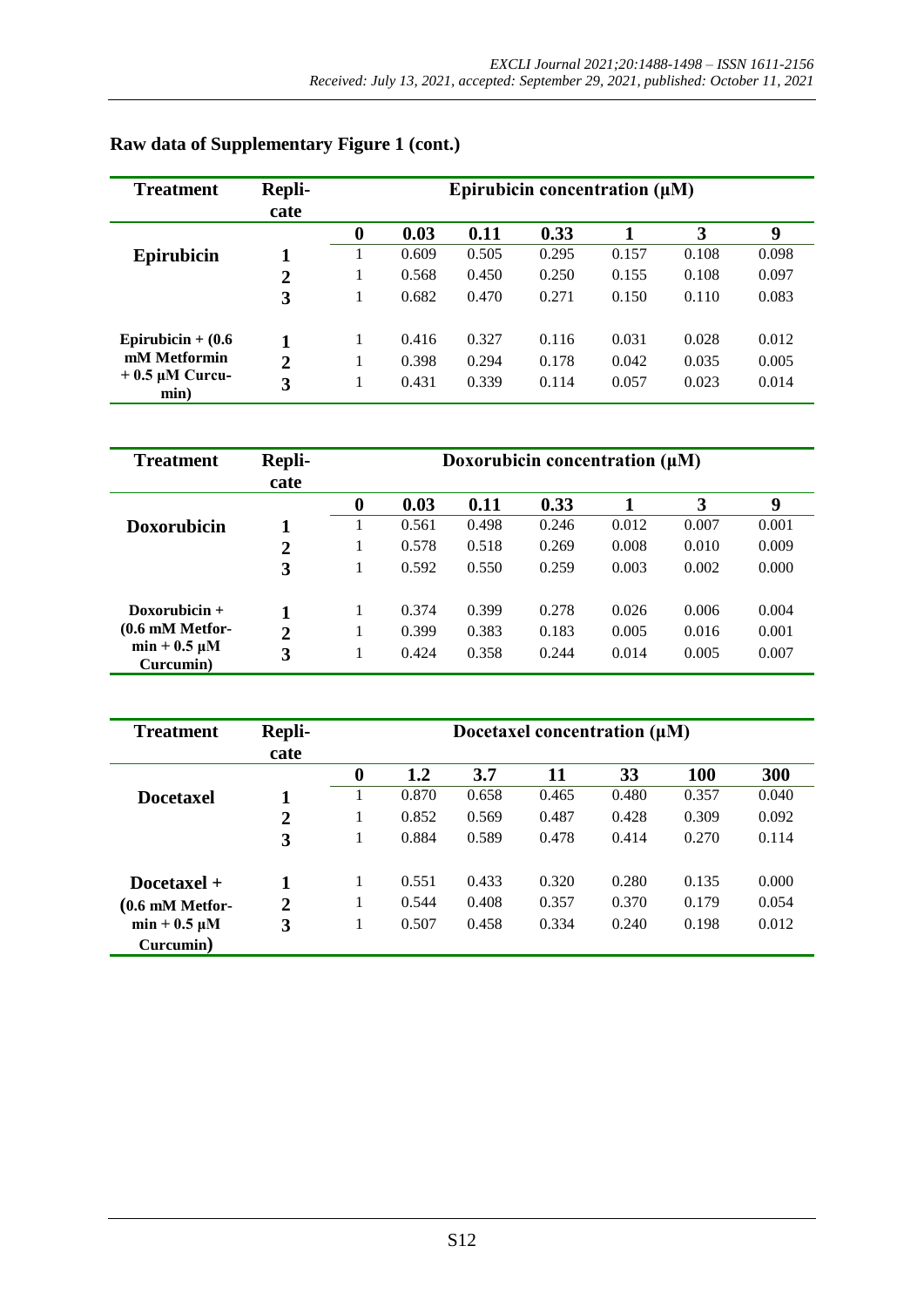| <b>Treatment</b>          | Repli-         | Palitaxel concentration $(\mu M)$ |       |       |       |       |       |            |  |  |
|---------------------------|----------------|-----------------------------------|-------|-------|-------|-------|-------|------------|--|--|
|                           | cate           |                                   |       |       |       |       |       |            |  |  |
|                           |                | 0                                 | 0.4   | 1.2   | 3.7   | 11    | 33    | <b>100</b> |  |  |
| <b>Palitaxel</b>          |                |                                   | 0.451 | 0.426 | 0.377 | 0.303 | 0.052 | 0.026      |  |  |
|                           | $\mathbf{2}$   |                                   | 0.502 | 0.442 | 0.328 | 0.328 | 0.091 | 0.031      |  |  |
|                           | 3              |                                   | 0.500 | 0.358 | 0.298 | 0.199 | 0.073 | 0.011      |  |  |
| Palitaxel $+$ (0.6)       |                |                                   | 0.298 | 0.220 | 0.169 | 0.174 | 0.008 | 0.009      |  |  |
| mM Metformin              | $\overline{2}$ |                                   | 0.321 | 0.278 | 0.255 | 0.154 | 0.002 | 0.006      |  |  |
| $+1 \mu M$ Curcu-<br>min) | 3              |                                   | 0.264 | 0.224 | 0.209 | 0.143 | 0.001 | 0.002      |  |  |

# **Raw data of Supplementary Figure 1 (cont.)**

| <b>Treatment</b>               | Repli-         | Methotrexate concentration $(\mu M)$ |       |       |       |       |       |       |  |  |
|--------------------------------|----------------|--------------------------------------|-------|-------|-------|-------|-------|-------|--|--|
|                                | cate           |                                      |       |       |       |       |       |       |  |  |
|                                |                | $\boldsymbol{0}$                     | 0.03  | 0.11  | 0.33  |       | 3     | 9     |  |  |
| <b>Methotrexate</b>            |                |                                      | 0.380 | 0.334 | 0.349 | 0.367 | 0.336 | 0.334 |  |  |
|                                | $\overline{2}$ |                                      | 0.424 | 0.360 | 0.327 | 0.316 | 0.308 | 0.302 |  |  |
|                                | 3              |                                      | 0.427 | 0.366 | 0.320 | 0.284 | 0.288 | 0.298 |  |  |
| Methotrexate $+$               |                |                                      | 0.249 | 0.251 | 0.228 | 0.208 | 0.190 | 0.182 |  |  |
| $(0.6 \text{ mM Metfor}$       | $\overline{2}$ |                                      | 0.279 | 0.257 | 0.219 | 0.198 | 0.196 | 0.173 |  |  |
| $min + 1 \mu M$ Cur-<br>cumin) | 3              |                                      | 0.274 | 0.232 | 0.211 | 0.231 | 0.216 | 0.203 |  |  |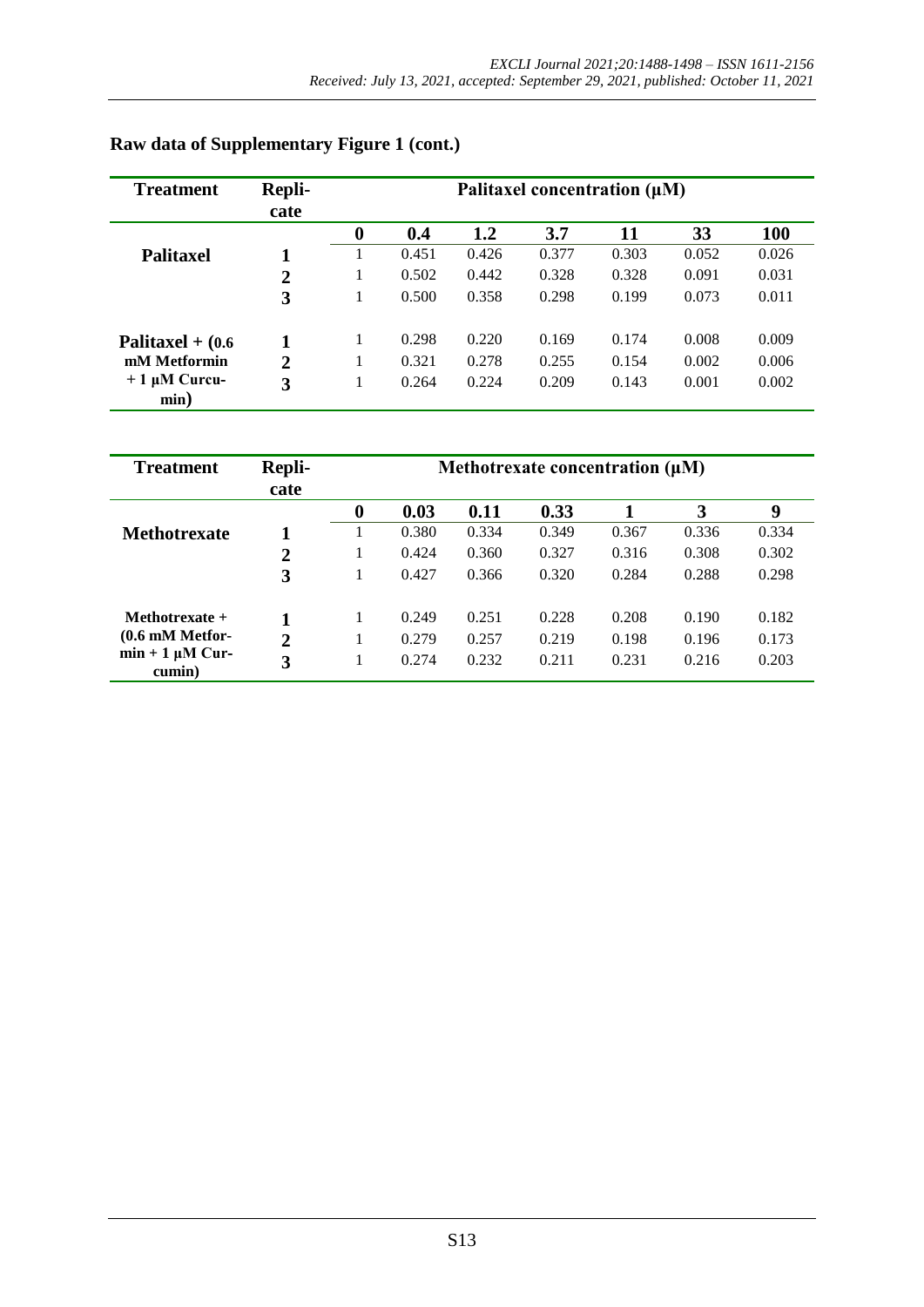#### **Raw data of Supplementary Figure 2:**

Cell viability of AGS and HDF cells treated with anticancer drugs alone and in presence of "Metformin + Curcumin" for 72 hours

| <b>Treatments</b>                                    |            | <b>AGS cells</b>      |                       |                  | <b>HDF</b> cells |                       |
|------------------------------------------------------|------------|-----------------------|-----------------------|------------------|------------------|-----------------------|
|                                                      | Replicate  | Replicate             | <b>Replicate</b>      | <b>Replicate</b> | Replicate        | <b>Replicate</b>      |
| 0.6 mM Metformin                                     | 1<br>0.958 | $\mathbf{2}$<br>0.976 | $\mathbf{3}$<br>0.987 | 1<br>0.988       | 2<br>0.994       | $\mathbf{3}$<br>0.974 |
| 1 µM Curcumin                                        | 0.941      | 0.988                 | 0.974                 | 0.996            | 0.997            | 0.972                 |
| $Mefformin + Curcumin*$                              | 0.593      | 0.656                 | 0.600                 | 1.020            | 0.954            | 0.926                 |
|                                                      |            |                       |                       |                  |                  |                       |
| $1.2 \mu M$ Cisplatin                                | 0.912      | 0.885                 | 0.846                 | 0.933            | 0.915            | 0.952                 |
| 1.2 $\mu$ M Cisplatin + Met-                         | 0.622      | 0.584                 | 0.599                 | 0.935            | 0.893            | 0.925                 |
| formin + Curcumin                                    |            |                       |                       |                  |                  |                       |
|                                                      |            |                       |                       |                  |                  |                       |
| 0.4 µM Carboplatin                                   | 0.994      | 0.989                 | 0.984                 | 0.933            | 0.960            | 0.997                 |
| $0.4 \mu M$ Carboplatin +<br>Metformin + Curcumin    | 0.449      | 0.489                 | 0.492                 | 0.966            | 0.904            | 0.911                 |
|                                                      |            |                       |                       |                  |                  |                       |
| 0.4 µM Oxaliplatin                                   | 0.822      | 0.824                 | 0.927                 | 0.914            | 0.946            | 0.969                 |
| $0.4 \mu M$ Oxaliplatin +                            | 0.533      | 0.510                 | 0.474                 | 0.942            | 0.946            | 0.903                 |
| Metformin + Curcumin                                 |            |                       |                       |                  |                  |                       |
|                                                      |            |                       |                       |                  |                  |                       |
| $0.037 \mu M$ Epirubcin<br>$0.037 \mu M$ Epirubcin + | 0.609      | 0.568                 | 0.682                 | 0.984            | 1.012            | 0.938                 |
| Metformin + Curcumin                                 | 0.416      | 0.398                 | 0.431                 | 0.898            | 0.924            | 1.009                 |
|                                                      |            |                       |                       |                  |                  |                       |
| 0.037 µM Doxorubcin                                  | 0.561      | 0.578                 | 0.592                 | 0.998            | 0.977            | 1.008                 |
| $0.037 \mu M$ Doxorubcin +                           | 0.374      | 0.399                 | 0.424                 | 0.917            | 0.986            | 0.964                 |
| Metformin + Curcumin                                 |            |                       |                       |                  |                  |                       |
|                                                      | 0.870      | 0.852                 | 0.884                 | 1.015            |                  |                       |
| 1.2 µM Docetaxel<br>1.2 µM Docetaxel+ Met-           |            |                       |                       |                  | 1.050            | 0.950                 |
| formin + Curcumin                                    | 0.551      | 0.544                 | 0.507                 | 0.937            | 0.957            | 0.930                 |
|                                                      |            |                       |                       |                  |                  |                       |
| 0.4 µM Paclitaxel                                    | 0.451      | 0.502                 | 0.500                 | 1.019            | 0.954            | 0.967                 |
| $0.4 \mu M$ Paclitaxel + Met-                        | 0.298      | 0.321                 | 0.264                 | 0.965            | 0.995            | 0.992                 |
| formin + Curcumin                                    |            |                       |                       |                  |                  |                       |
|                                                      | 0.397      | 0.444                 | 0.427                 | 1.052            | 1.000            | 0.928                 |
| 0.037 µM Methotrexate<br>0.037 µM Methotrexate       |            |                       |                       |                  |                  |                       |
| + Metformin + Curcumin                               | 0.249      | 0.279                 | 0.274                 | 0.928            | 0.975            | 0.876                 |

\*Data of Metformin + Curcumin was used for comparison in each anticancer drug.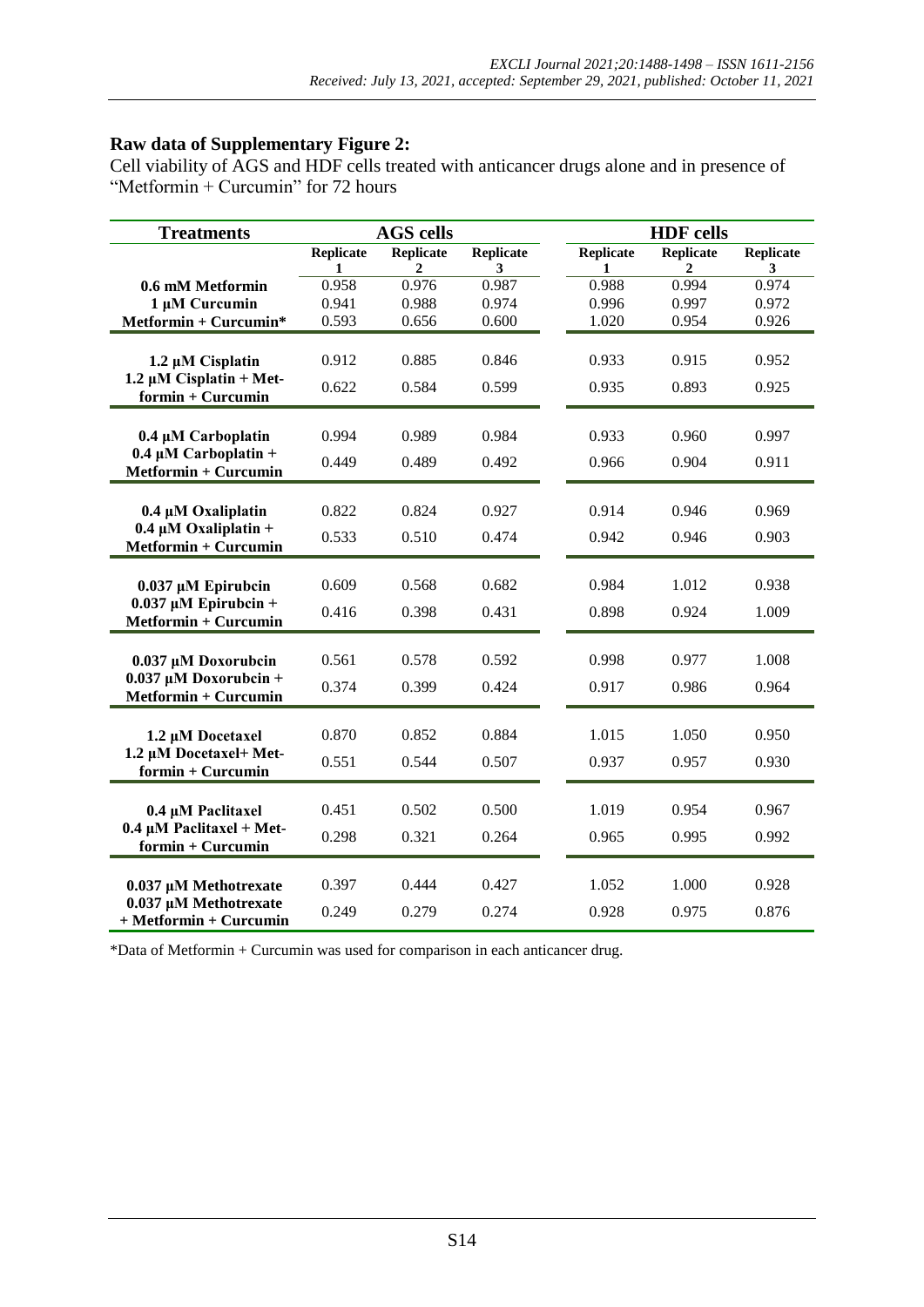### **Raw data of Table 1:**

Investigation of the synergistic effect (Cytotoxicity = 1- viability) of combination treatment of metformin and curcumin on AGS cells. Cell viability inhibition was evaluated after 48 hours of single and combination treatment of metformin and curcumin. Data was analyzed by CompuSyn software.

| <b>Treatments</b>           | <b>Replicate 1</b> | <b>Replicate 2</b> | <b>Replicate 3</b> | Average* |
|-----------------------------|--------------------|--------------------|--------------------|----------|
| Metformin $(\mu M)$         |                    |                    |                    |          |
| 625                         | 0.000              | 0.005              | 0.007              | 0.004    |
| 1250                        | 0.040              | 0.014              | 0.029              | 0.028    |
| 2500                        | 0.058              | 0.065              | 0.019              | 0.047    |
| 5000                        | 0.105              | 0.049              | 0.100              | 0.085    |
| 10000                       | 0.155              | 0.206              | 0.172              | 0.178    |
| 20000                       | 0.283              | 0.228              | 0.208              | 0.240    |
| 40000                       | 0.333              | 0.415              | 0.396              | 0.381    |
| 80000                       | 0.546              | 0.510              | 0.468              | 0.508    |
| 160000                      | 0.663              | 0.658              | 0.688              | 0.670    |
| 320000                      | 0.885              | 0.869              | 0.936              | 0.897    |
| Curcumin $(\mu M)$          |                    |                    |                    |          |
| 0.5                         | 0.001              | 0.002              | 0.000              | 0.001    |
| $\mathbf{1}$                | 0.000              | 0.004              | 0.002              | 0.002    |
| $\boldsymbol{2}$            | 0.039              | 0.025              | 0.015              | 0.026    |
| $\overline{\mathbf{4}}$     | 0.121              | 0.087              | 0.021              | 0.076    |
| 8                           | 0.218              | 0.155              | 0.162              | 0.178    |
| 16                          | 0.442              | 0.402              | 0.347              | 0.397    |
| 32                          | 0.689              | 0.658              | 0.597              | 0.648    |
| 64                          | 0.855              | 0.844              | 0.781              | 0.827    |
| 128                         | 0.958              | 0.949              | 0.949              | 0.952    |
| 256                         | 0.975              | 0.981              | 0.981              | 0.979    |
| <b>Metformin + Curcumin</b> |                    |                    |                    |          |
| $(\mu M)$                   |                    |                    |                    |          |
| $625 + 0.5$                 | 0.268              | 0.262              | 0.234              | 0.255    |
| $1250 + 1$                  | 0.280              | 0.261              | 0.262              | 0.268    |
| $2500 + 2$                  | 0.343              | 0.286              | 0.316              | 0.315    |
| $5000 + 4$                  | 0.368              | 0.416              | 0.378              | 0.387    |
| $10000 + 8$                 | 0.544              | 0.561              | 0.586              | 0.564    |
| $20000 + 16$                | 0.690              | 0.758              | 0.711              | 0.720    |
| $40000 + 32$                | 0.841              | 0.786              | 0.860              | 0.829    |
| $80000 + 64$                | 0.944              | 0.993              | 0.956              | 0.964    |
| $160000 + 128$              | 0.990              | 0.930              | 0.976              | 0.965    |
| $320000 + 256$              | 0.983              | 0.994              | 0.939              | 0.972    |

\*Average values were used for analysis.